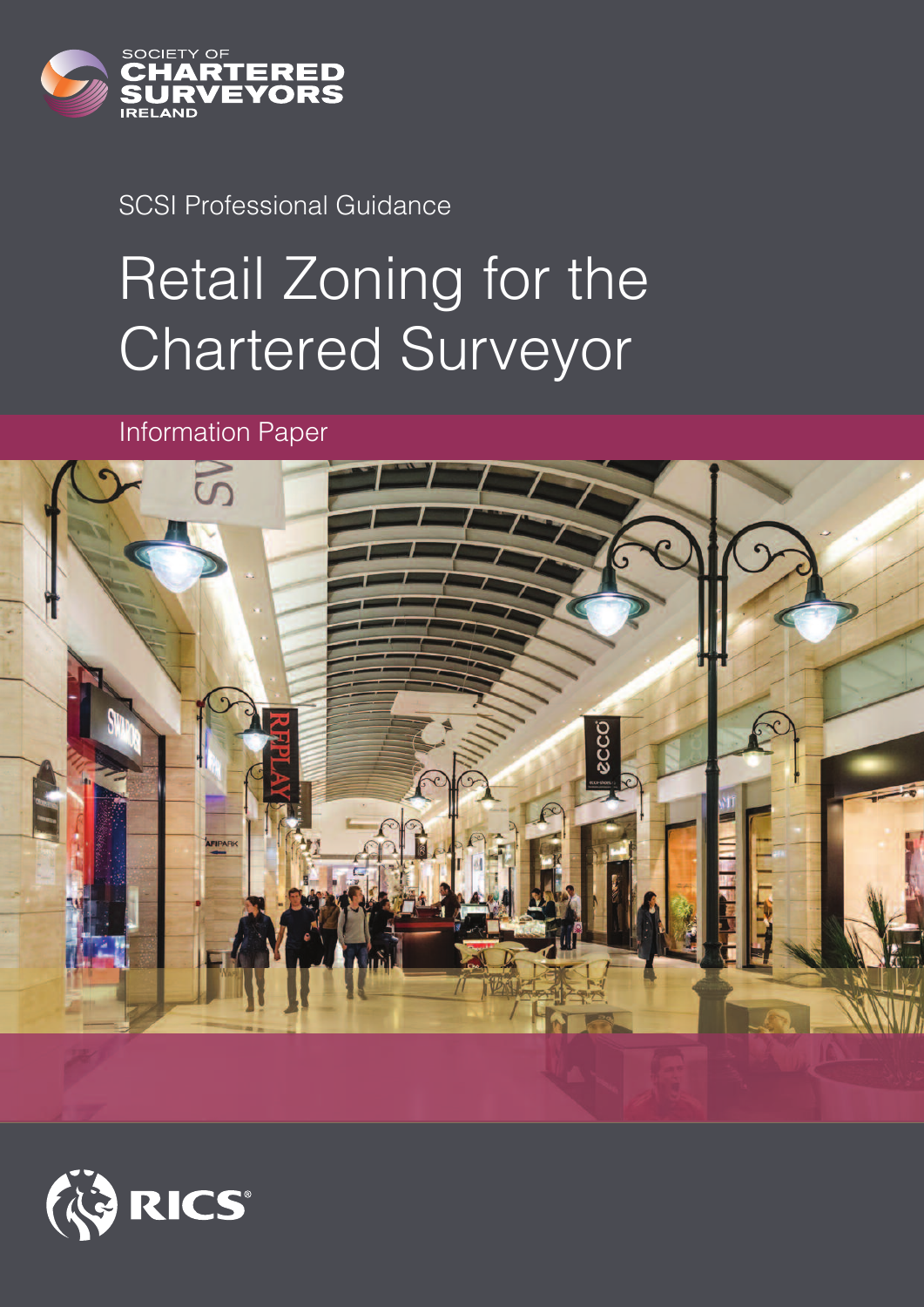# **Retail Zoning for the Chartered Surveyor**

Information Paper



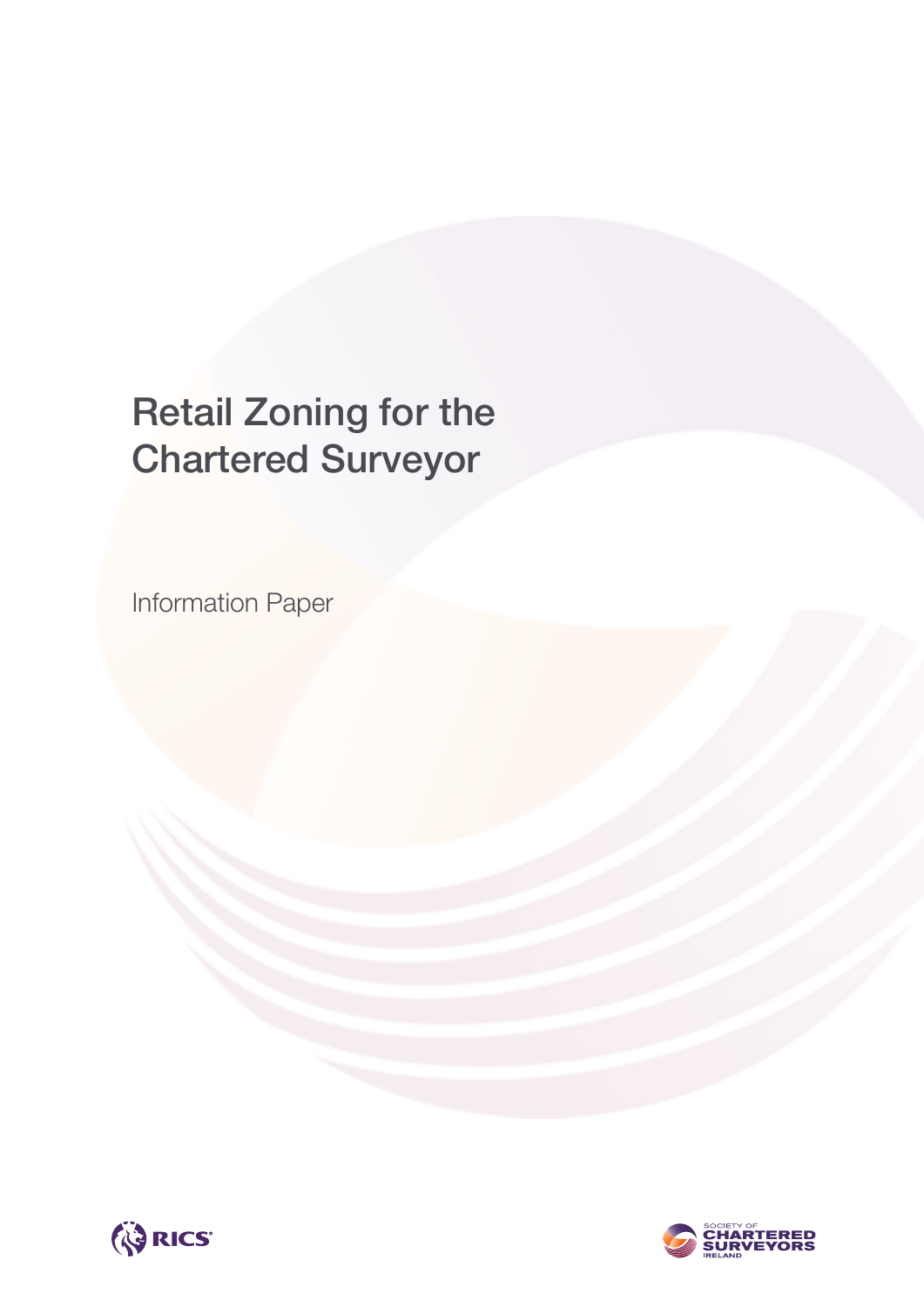Published by Society of Chartered Surveyors Ireland, 38 Merrion Square, Dublin 2, Ireland Tel: + 353 (0)1 644 5500 Email: info@scsi.ie

No responsibility for loss or damage caused to any person acting or refraining from action as a result of the material included in this publication can be accepted by the authors or the Society of Chartered Surveyors Ireland.

© Society of Chartered Surveyors Ireland published May 2015. Copyright in all or part of this publication rests with the Society of Chartered Surveyors Ireland and the Royal Institution of Chartered Surveyors, and save by prior consent of the Society of Chartered Surveyors Ireland and the Royal Institution of Chartered Surveyors, no part or parts shall be reproduced by any means electronic, mechanical, photocopying or otherwise, now known or to be devised.



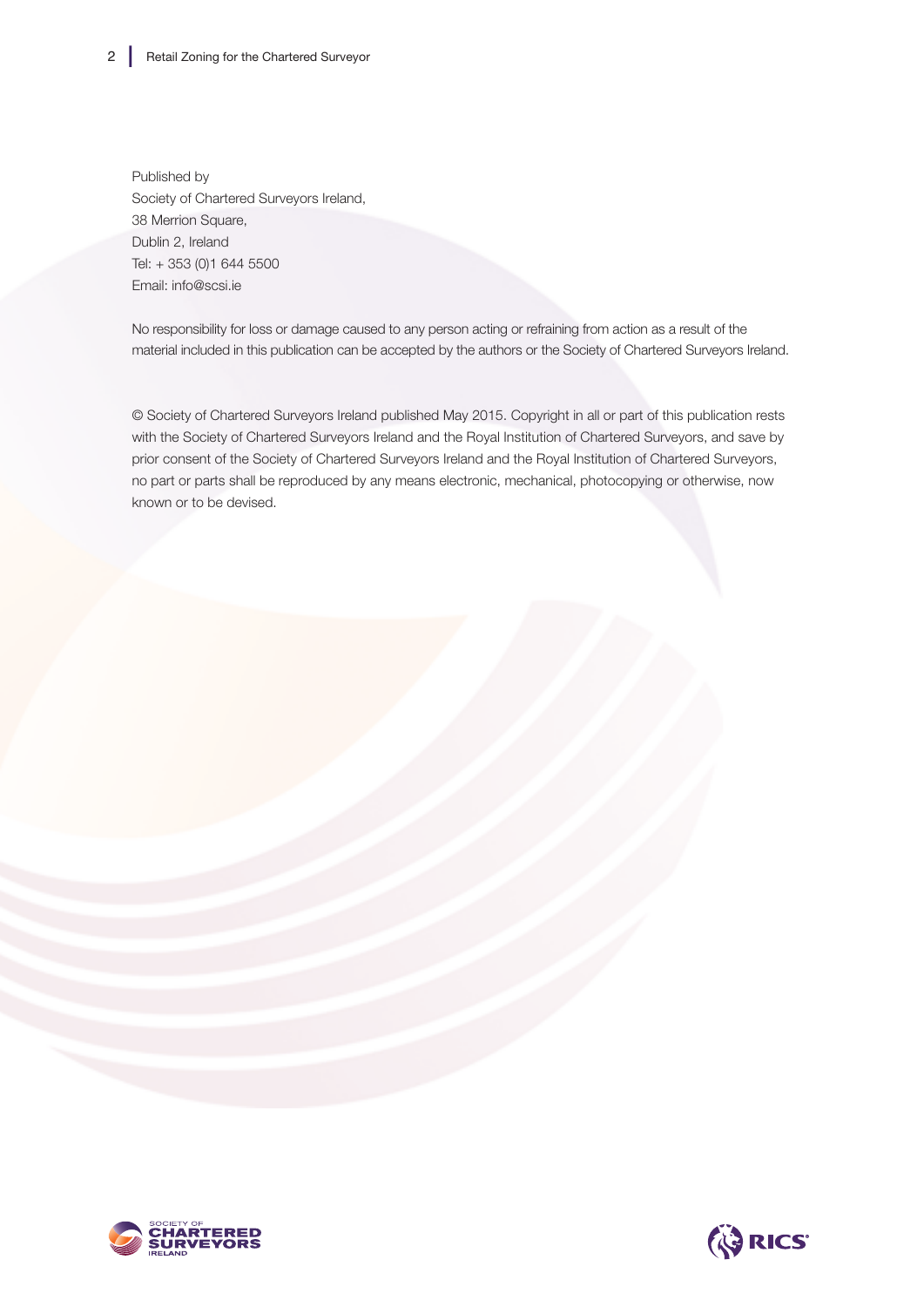## **Contents**

|                                              | Page           |
|----------------------------------------------|----------------|
| Acknowledgments                              | 4              |
| <b>SCSI Information Paper</b>                | $\overline{4}$ |
| Document Status defined                      | $\overline{4}$ |
| Introduction                                 | 5              |
| Depth of Zone                                | 5              |
| Quantum discount for frontage to depth ratio | 5              |
| Kiosk/Cut Out Units                          | 6              |
| Unit Sizing                                  | 6              |
| Number of Zones                              | 6              |
| Two level trading                            | 6              |
| Size limit zoning                            | 6              |
| Dual/Return Frontage                         | 6              |
| First floor rental                           | 7              |
| User                                         | 7              |
| Masked or Shadow Areas                       | 7              |
| Angled or Irregular Shop Front               | 7              |
| Evidence                                     | 7              |
| Period Buildings/Non Standard Shopfront      | 7              |
| <b>Changing Levels</b>                       | 7              |
|                                              |                |



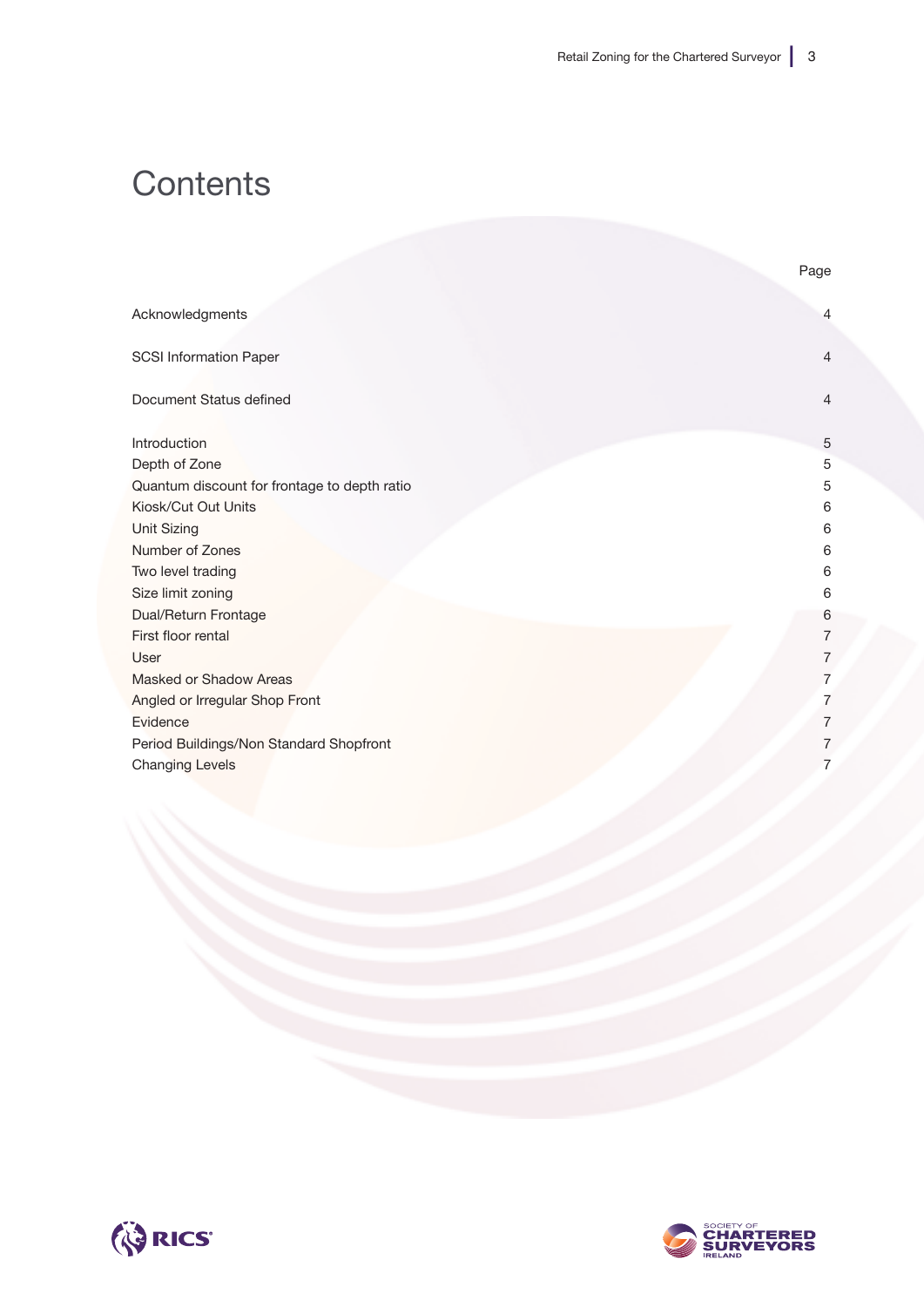# Acknowledgements;

SCSI Working Group consisted of;

- David Potter MSCSI, Savills
- John Stewart FSCSI, John Stewart and Associates
- John Mc Cann FSCSI, BNP Paribas Real Estate
- Stephen Murray FSCSI, Jones Lang Lasalle
- Paul Kelly MSCSI Mason Owens & Lyons
- Geraldine Kingston MSCSI, Douglas Newman Good
- Pat Kyne MSCSI Valuation Office
- Chantal Molony MSCSI, BNP Paribas Real Estate
- Hugh Markey FSCSI, Lisney
- Karl Stewart MSCSI, DTZ
- Paul McElearney FSCSI, McElearney Chartered Surveyors
- Des Byrne FSCSI, Bannon Commercial

# SCSI Information Paper

This is an information paper (IP). Information papers are intended to provide information and explanation to SCSI members on specific topics of relevance to the profession. The function of this paper is not to recommend or advise on professional procedure to be followed by members.

It is, however, relevant to professional competence to the extent that members should be up to date and have knowledge of information papers within a reasonable time of their coming into effect.

Members should note that when an allegation of professional negligence is made against a surveyor, a court or tribunal may take account of any relevant information papers published by SCSI in deciding whether or not the member has acted with reasonable competence.

| Document status defined |                                                                                                                                            |                                                                                            |
|-------------------------|--------------------------------------------------------------------------------------------------------------------------------------------|--------------------------------------------------------------------------------------------|
| Type of document        | <b>Definition</b>                                                                                                                          | <b>Status</b>                                                                              |
| SCSI practice statement | Document that provides members with<br>mandatory requirements of the Rules of<br>Conduct for members                                       | Mandatory                                                                                  |
| SCSI code of practice   | Standard approved by SCSI that provides users<br>with recommendations for accepted good<br>practice as followed by conscientious surveyors | Mandatory or<br>recommended good<br>practice (will be confirmed<br>in the document itself) |
| SCSI guidance note      | Document that provides users with<br>recommendations for accepted good practice as<br>followed by competent and conscientious<br>surveyors | Recommended good<br>practice                                                               |
| SCSI information paper  | Practice based information that provides users<br>with the latest information and/or research                                              | Information and/or<br>explanatory commentary                                               |

SCSI / RICS produce a range of standards products. These have been defined in the table below.



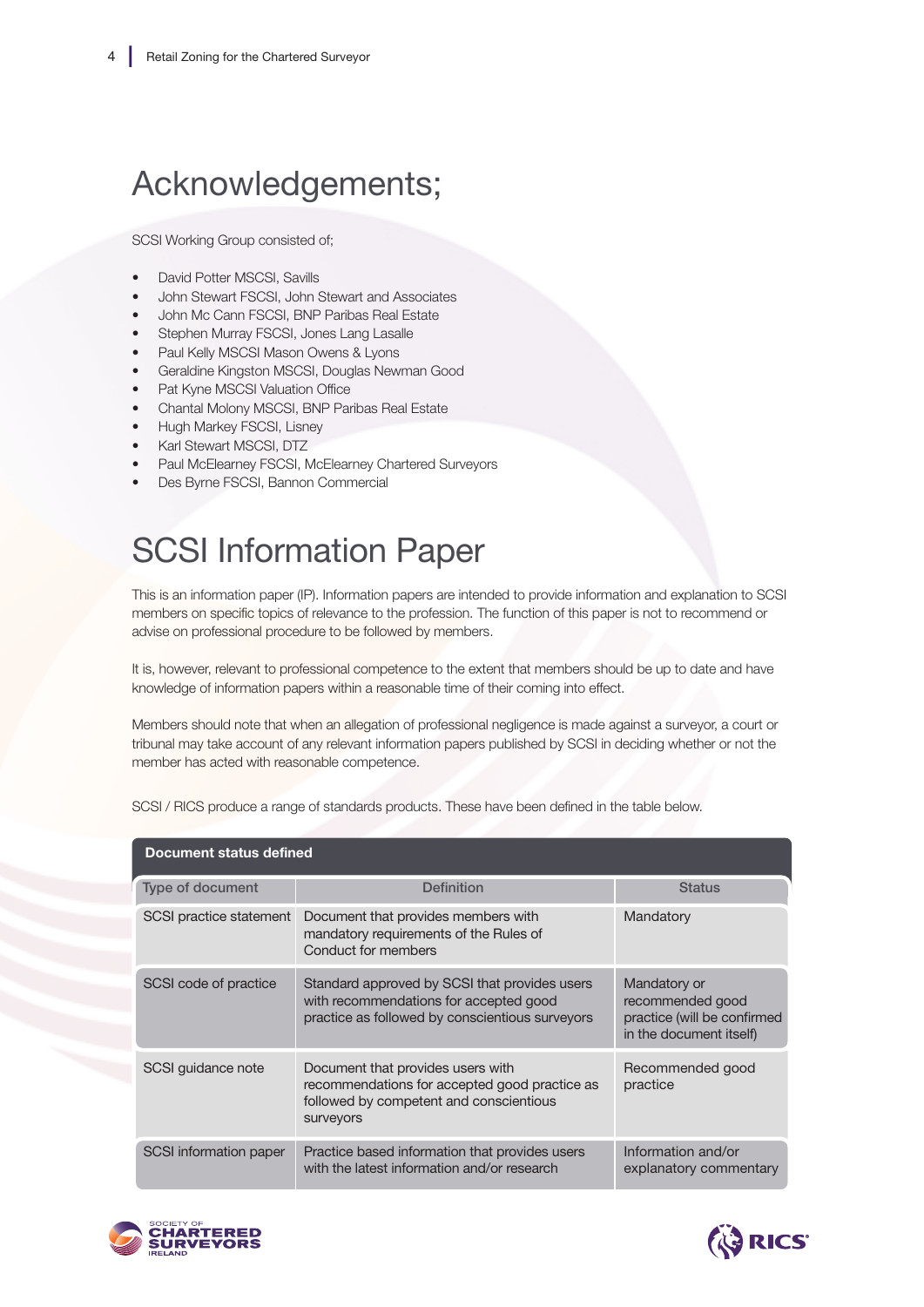### Introduction

It is apparent that while in general Zoning remains useful, there are a number of areas where clarification and guidance would be beneficial.

Zoning has become established as an accepted method of establishing rental values for the majority of retail premises. Originally confined to prime locations, its use has now spread beyond this.

In this document where figures or percentages are given, they are for guidance purposes only. They are not intended to be taken as rigid cut off points and valuers would be expected to use their professional judgement accordingly.

Where zoning is applied it is also recommended the premises be considered on an overall basis as there are instances where zoning produces an anomalous result.

Suggested approaches are as follows:

#### 1. Depth of Zone

Consideration was given to varying the depth of each zone from the current 6.1 metres (20ft). It was concluded that the existing zoning depths should be retained.

#### 2. Quantum discount for frontage to depth ratio

It has become apparent that the application of zoning can at times overvalue relatively wide premises and at the same time undervalue narrow deep premises.

In terms of frontage to depth a ratio of 1:3 is felt to be ideal.

For the purpose of discounting the Zone A rate it is suggested that a discount in the region of  $\pm 10\%$ be applied to units with a frontage to depth ratio of less than 1:2.

This is a guideline figure only and will vary depending on the actual configuration of the unit. It is being suggested as a guideline figure and not as one to be applied rigidly.

For example where a unit is particularly wide and shallow, a substantially larger discount may be appropriate.

In conjunction with this, it is suggested that particularly deep units with frontage to depth ratios in excess of 1:4 could be loaded by up to  $\pm 10\%$ .

For the sake of clarity, it should be noted that the above suggests that where a particularly wide and shallow premises is being compared with a particularly deep premises the difference can be  $\pm$  20%.



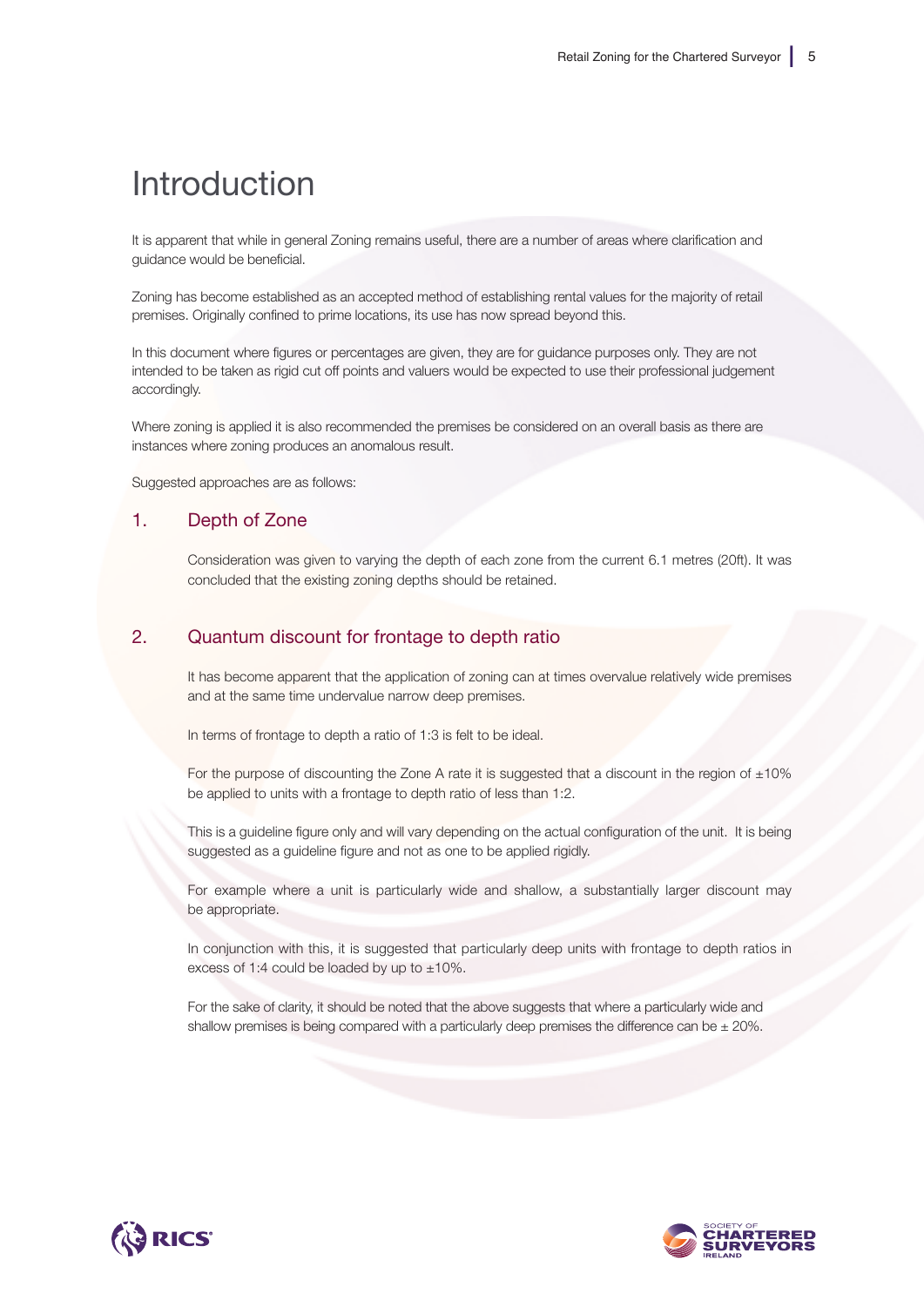#### 3. Kiosk/Cut Out Units

There will be exceptions to the above where units are particularly small c.20m² and effectively trade as kiosks and where units are exceptionally narrow at 4.5 metres or less.

Cut out units can be zoned but where they are particularly small c.30m², caution should be exercised.

Freestanding kiosks and very small shop units of less than 20m² should be treated with caution.

In addition external retailing kiosks may pay additional rent to reflect their external trading ability.

#### 4. Unit Sizing

It is suggested that greater weight be applied to evidence derived from units which are closer in size to the premises being valued. A guideline of  $\pm 50\%$  is suggested.

#### 5. Number of Zones

It is recommended that the maximum number of zones should be 4.

#### 6. Two Level Trading

Where a unit has frontage to two trading malls it should be zoned from both malls with an appropriate end discount to reflect the two level trading.

#### 7. Size Limit for Zoning

It is felt that in the region of 1,000m<sup>2</sup> of single level unit should be the limit for the application of zoning.

In exceptional circumstances up to 1,500m<sup>2</sup> on a single level can be considered but only when compared with similar sized units also on a single level.

#### 8. Dual/Return Frontage

It is suggested that a premises with dual/return frontage should be zoned from the more valuable frontage with a loading if appropriate for the benefit of the return frontage/second frontage.

In some cases the added security and monitoring of a second entrance may outweigh the benefits.

If the premises has frontage to two areas of equal value it is not felt appropriate to have a large L shaped Zone A area or to have two separate Zone A areas.

Where a shop has dual frontage and the longest frontage is to the most valuable street, particular difficulties can arise.



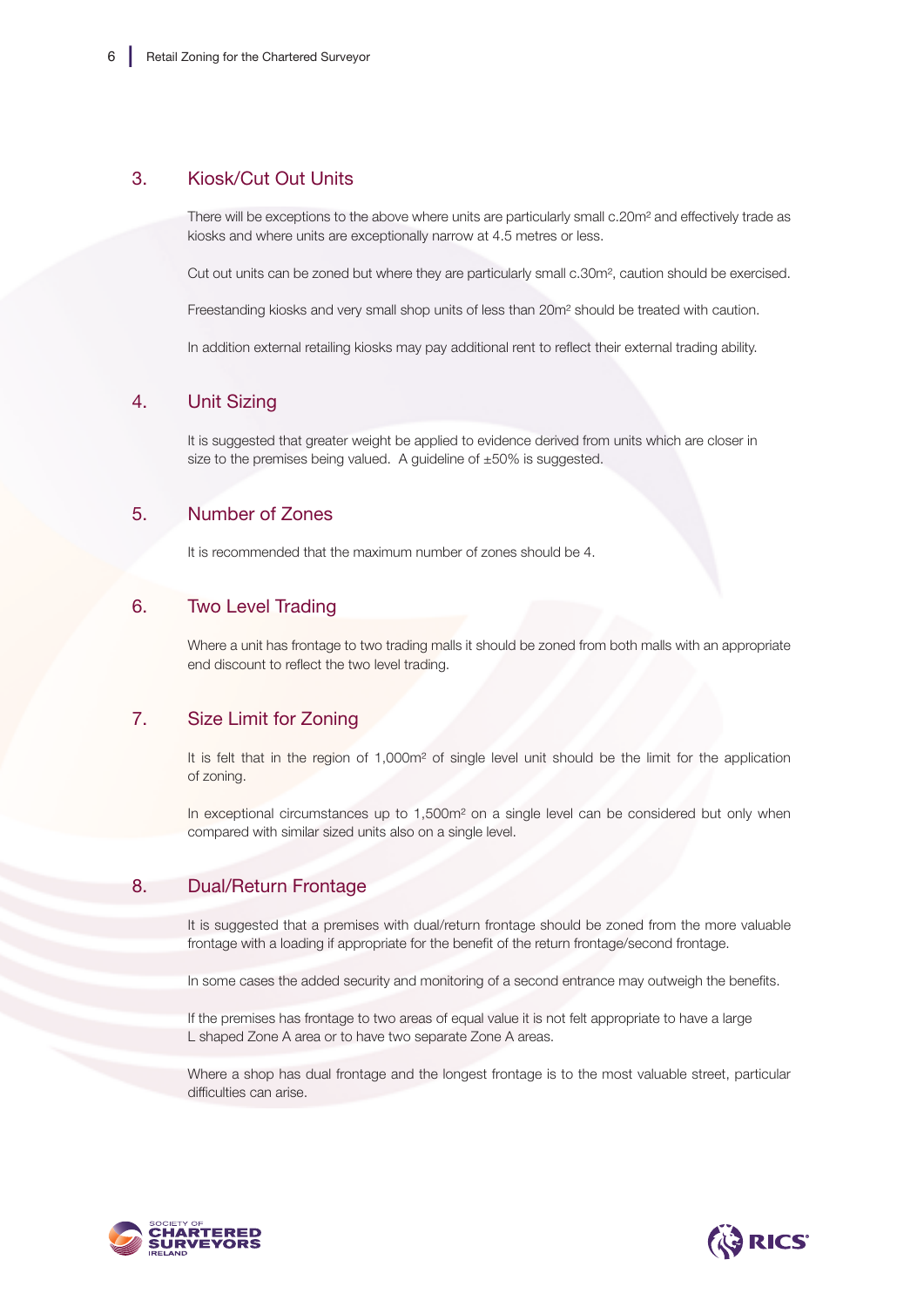#### 9. First Floor Rental

The practice of valuing first floor or basement retail by reference to a rigid percentage of Zone A is not recommended as it does not take account of the relative quality of the non ground floor accommodation.

Notwithstanding the above, the practice of suppressing the non ground floor space to increase the Zone A rate should be discouraged and the rates applied should bear some relationship to the Zone A rate.

#### 10. User

It is suggested that some users do not suit zoning. For example pubs and large restaurants do not derive the same benefit from the first 6.1 metres of the premises as retail outlets.

This will only apply where the premises does not readily suit or cannot be used for retail purposes.

#### 11. Masked or Shadow Areas

It is not possible to give a definitive answer in relation to masked or shadow areas and valuers would be expected to use their own professional judgement.

In general, it is suggested that for slight or normal obstructions such as staircases no allowance be made.

#### 12. Angled or Irregular Shop Front

In general it is suggested that each zone follow the line of the shopfront.

#### 13. Evidence

Evidence should not just be given as an ITZA figure. The actual zones should be given in addition to the overall rate as a simple ITZA figure can sometimes be misleading.

#### 14. Period Buildings/Non Standard Shopfront

Zoning is not recommended for period premises or those without a standard shopfront presence.

An example would be purpose built historic bank buildings.

#### 15. Changing Levels

Where there are steps or a material change in levels within a premises this should be reflected in the zoning analysis.

The extent of the allowance will depend on the specific premises. For example a single step may not make a material difference whereas a number of steps may have a fundamental effect on the rent of the premises.

Where an allowance is made it should be related to the part not at street level.